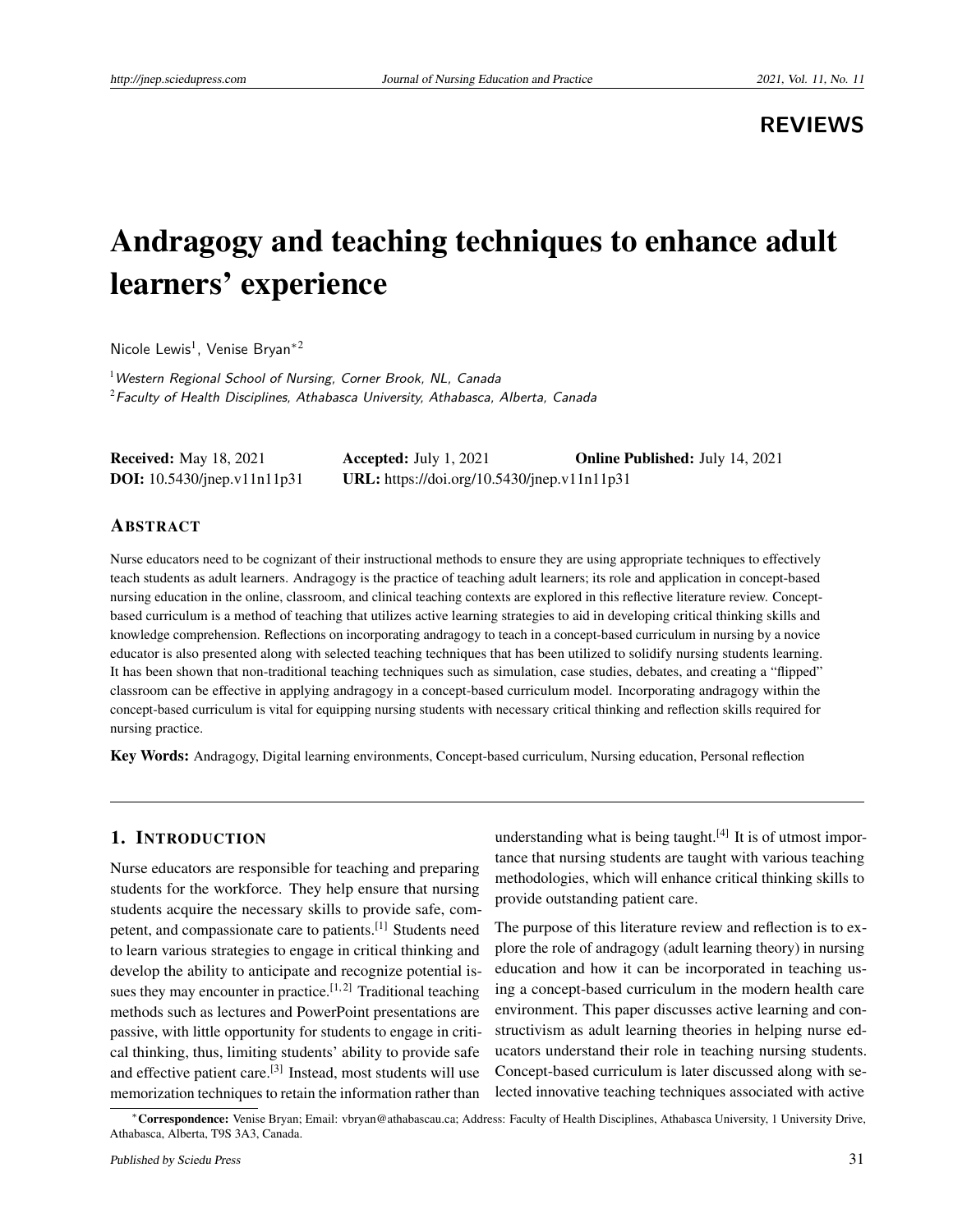learning and constructivism. Finally, we conclude with a novice nurse educator's personal reflection on teaching using a concept-based curriculum and innovative teaching techniques to facilitate nursing students learning based on the principles of andragogy.

## 2. METHODS

An integrative literature review was undertaken according to Whittemore and Knafl.<sup>[\[5\]](#page-8-4)</sup> First, we identified the problem where novice nurse educators need to become familiar with the theories that underpin the curriculum of their nursing school and the best teaching techniques to use to support curriculum implementation. The problem was further assessed by making it specific to the nursing school of the authors where concept-based curriculum underpin by andragogy is being used. Next, we began our search of the literature through a reflective analytical approach<sup>[\[6\]](#page-8-5)</sup> to understand the role of andragogy and subsequently how it is incorporated in the concept-based curriculum model. A review of scholarly literature utilizing the Athabasca University Library, Memorial University Library, CINAHL, Google Scholar, and SAGE electronic databases was done. A general and Boolean search of the literature were completed using multiple key terms including – "adult learning theories", "active learning", "constructivism", "teaching strategies", with the inclusion criteria of "nursing education" and "concept-based curriculum". We further refined the search to include "innovative teaching techniques in adult education". Innovative teaching techniques are frequently used teaching methods that facilitate active student engagement.<sup>[\[1\]](#page-8-0)</sup> The literature data was then evaluated by reading abstracts to ensure relevance to the topic, and reference lists were scanned for subsequent articles. We also reviewed books on andragogy and the concept-based curriculum.

## 3. LITERATURE REVIEW RESULTS

The search through the electronic databases identified 62 articles of interest pertinent to the subject area. After evaluating abstracts and the articles in entirety, 51 peer-reviewed articles were deemed relevant and included a variety of methods such as literature reviews and mixed method studies (see Figure 1). This was acceptable as integrative literature review allows the flexibility to simultaneously include experimental and non-experimental research to fully understand the phe-nomenon being explored.<sup>[\[5\]](#page-8-4)</sup> A second full text read through was completed on the 51 articles to discover pertinent information related to andragogy, concept-based curriculum, and innovative teaching techniques. Finally, 41 peer-reviewed articles were used that were most relevant. Active learning

was a main theme that was identified across the resources as being integral to adult learning and the implementation of a concept-based curriculum in nursing, hence a major focus of the paper.<sup>[\[7\]](#page-8-6)</sup> The final stage of an integrative literature review is a presentation of the synthesis of the literature, which is presented throughout in the upcoming sections, in addition to the reflections of a novice nurse educator in implementing a concept-based curriculum rooted in andragogy.

## 4. DISCUSSION

## 4.1 Andragogy

Malcolm Knowles developed andragogy or adult learning theory which purports adults are self-directed and indepen-dent learners who take control of their own learning.<sup>[\[8\]](#page-8-7)</sup> Adult learners learn best when they are able to determine their own goals for the course and take responsibility for learning.[\[9\]](#page-8-8) Thus, andragogy emphasises learning through hands on methods that allow students to become engrossed and engaged in activity. Educators who align with andragogy are cognizant that learning experiences are unique to the individual, and that all students learn differently. As such, educators need to collaborate with students to tailor teaching to learners' needs and identify appropriate learning strategies together.<sup>[\[9\]](#page-8-8)</sup>

Many learning theories have been developed based on the main principles of andragogy. Each theory incorporates different teaching methods and strategies to ensure that the diverse needs of adult learners are being met. For this paper, we will primarily focus on the adult learning theories of active learning and constructivism.

## 4.2 Active learning

Active learning is defined as the process by which students are effectively engaged in learning through various teaching techniques that facilitate a deeper understanding of course material.<sup>[\[7\]](#page-8-6)</sup> Research has shown that passive methodologies such as in class lectures are not effective in developing critical thinking skills for students compared to active learning methods.[\[3,](#page-8-2) [10\]](#page-8-9) Active learning encourages faculty to engage students through direct involvement, questions, and experiences.[\[11\]](#page-8-10) When nurse educators utilize active learning strategies, students exhibit engagement in completing interactive activities, which increases the morale of the classroom, improves students' attitudes towards the course and educator, creates a positive classroom atmosphere, and increases stu-dents' self-confidence and clinical judgement skills.<sup>[\[7,](#page-8-6) [12,](#page-8-11) [13\]](#page-8-12)</sup> Active learning is crucial to the development of critical thinking skills, communication techniques, problem-solving abilities, and helps ensure students are well prepared for complex and challenging work environments.<sup>[\[14\]](#page-8-13)</sup>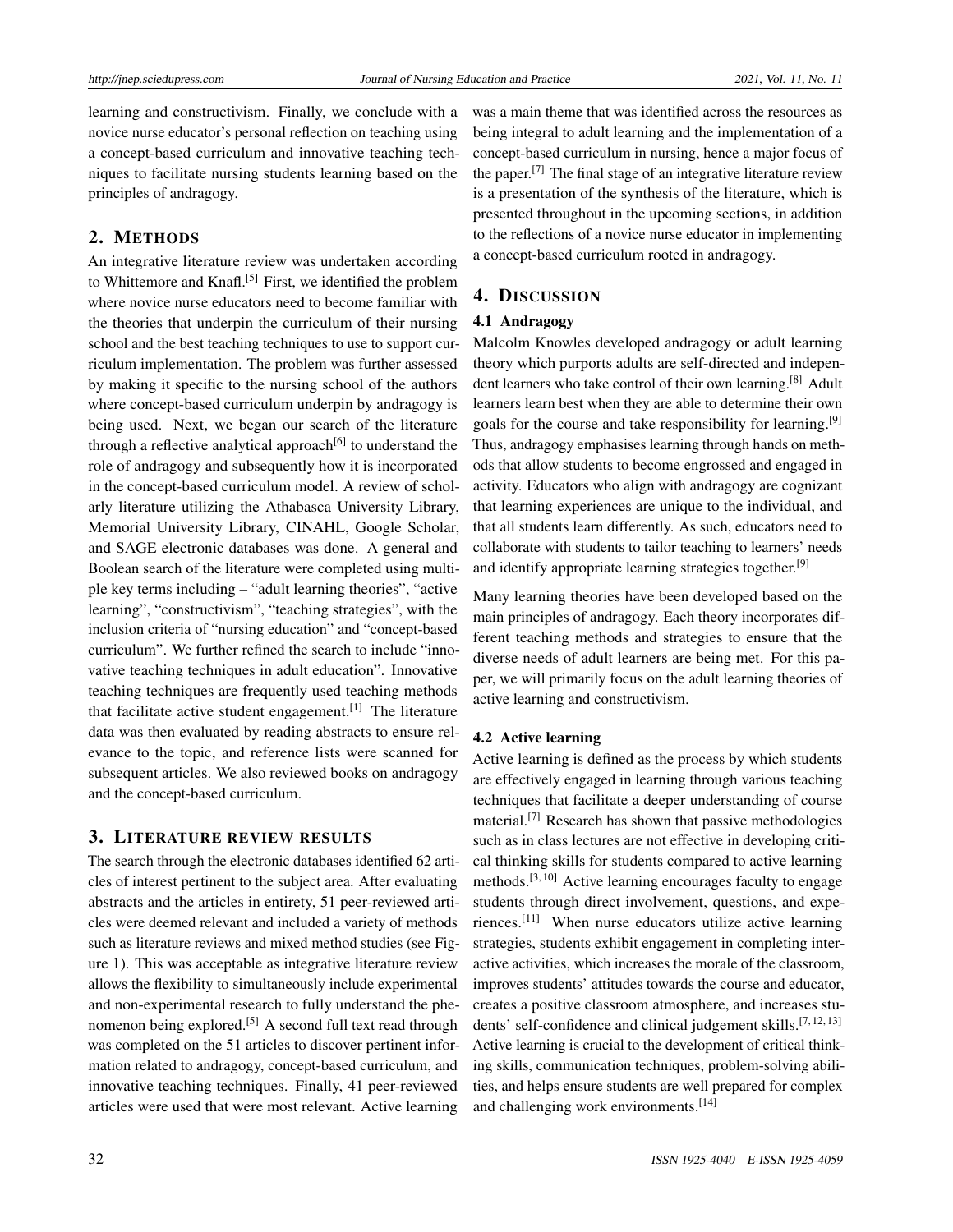

#### Flowchart Adapted from: PRISMA 2009 Flow Diagram

Figure 1. Depicting literature search and the inclusion & exclusion criteria for articles

Comparatively, concerns regarding active learning are students' fear of the unknown as this is a shift from previous known methods of learning.<sup>[\[7\]](#page-8-6)</sup> Students may initially exhibit negative reactions and anxiety at the prospect of deviating from familiar teaching methods.<sup>[\[13\]](#page-8-12)</sup> Learners may display feelings of uneasiness or bewilderment, which may lead to re-sistance towards students' receptiveness of active learning.<sup>[\[7\]](#page-8-6)</sup> However, several prominent educators have incorporated active learning in the classroom and have found students derived knowledge through making connections to previously known information, which is integral for adult learners.[\[9\]](#page-8-8)

#### 4.3 Constructivism

Constructivism learning theory purports individuals connect new information and ideas to current and previously known knowledge through interactive and engaging practices.<sup>[\[14,](#page-8-13)[15\]](#page-8-14)</sup>

Educators who apply constructivism believe learning is devel-oped through reflection and relating value to experiences.<sup>[\[16\]](#page-8-15)</sup> Learners are responsible and in control of developing their own knowledge.[\[14\]](#page-8-13) Constructivism facilitates critical thinking, allowing learners to build on existing learning and create additional comprehension regarding previous experiences.[\[17\]](#page-8-16) Utilizing this theory is essential to adult learners as it facilitates critical thinking, which is more effective than simply memorizing facts.

Constructivism has been criticized for minimizing the importance of the educator as the expert as control is shifted to the students to become actively involved in their learning.<sup>[\[14\]](#page-8-13)</sup> Educators need to be proficient in providing students with the necessary skills and tools needed to become self-directed learners, which may be difficult for some educators who are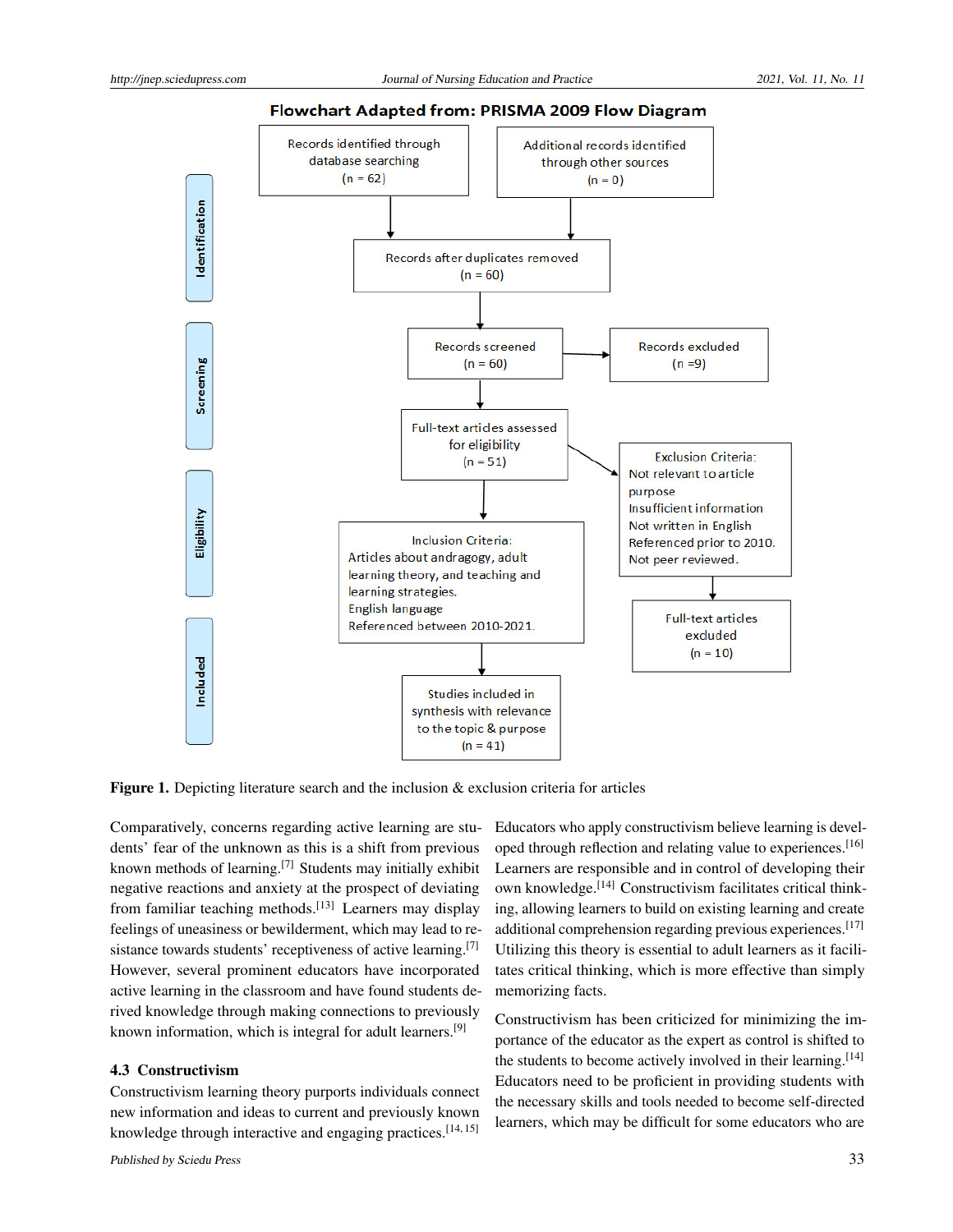more accustomed to traditional teaching methods.<sup>[\[14\]](#page-8-13)</sup> As such, nursing schools need to incorporate faculty workshops to enhance understanding of this theory, so faculty members feel supported and empowered by their organization to successfully facilitate constructivism learning in practice.<sup>[\[18\]](#page-9-0)</sup>

Despite the criticisms, the primary role of the nurse educator utilizing adult learning theories such as constructivism is to provide effective teaching techniques online, in the classroom, clinical, and skills laboratory, to enable the learner to apply prior learning.<sup>[\[9,](#page-8-8) [14\]](#page-8-13)</sup> Effective communication between the educator and nursing students is necessary to facilitate learning, as well as active interaction with peers.<sup>[\[14\]](#page-8-13)</sup> Students' interaction with peers throughout different experiences pro-vides the opportunity to construct new knowledge.<sup>[\[9\]](#page-8-8)</sup>

### 4.4 Andragogy and the digital learning environment

A digital learning environment is a multifaceted way of teach-ing that is done utilizing technology and is usually online.<sup>[\[19\]](#page-9-1)</sup> The digital learning environment is connected to andragogy and is a non-traditional method of educating individuals. Incorporating active learning methods into an online learning environment is necessary to foster student interaction and engagement.<sup>[\[7\]](#page-8-6)</sup> Due to the current nature of the world with the COVID-19 pandemic, many higher education institutions transitioned to online learning to avoid disruptions in the delivery of educational programs.<sup>[\[20,](#page-9-2)[21\]](#page-9-3)</sup> Information dissemination is achieved using digital technology and virtual platforms. Online learning can be synchronous or asynchronous, speaking to its adaptability in meeting the needs of adult learners.[\[19,](#page-9-1) [21\]](#page-9-3) Asynchronous learning can be completed at the convenience of the student and may incorporate pre-recordings, videos, reading material, or quizzes that are uploaded online. Synchronous learning involves the use of live, interactive lectures with the instructor and students.

Digital learning promotes the use of a student-centered, inter-active learning environment.<sup>[\[22\]](#page-9-4)</sup> It has the potential to illicit a deeper level of learning and requires students to become more self-directed.<sup>[\[20,](#page-9-2) [22\]](#page-9-4)</sup> Online learning provides flexibility for students and increases accessibility of information.<sup>[\[20\]](#page-9-2)</sup> It enhances student autonomy and responsibility with learning and is an approach that is conducive to adult learners and multiple learning styles.<sup>[\[22\]](#page-9-4)</sup> The literature highlights that students and faculty appreciate the easy use of online web platforms for the delivery of course content, the convenience of accessing course content at a time appropriate for the student, the emphasis on being self-directed with learning, and the ability to re-watch recorded resources as it can en-hance students' understanding of material.<sup>[\[20,](#page-9-2) [22,](#page-9-4) [23\]](#page-9-5)</sup> However, synchronous online learning should be incorporated with asynchronous deliveries to negate feelings of isolation and

Fostering student engagement with online learning can be difficult.<sup>[\[23\]](#page-9-5)</sup> Some students find online learning to be distracting at times due to other individuals residing in their home and could cause additional financial burden due to technology needed for course participation.[\[22\]](#page-9-4) Other challenges noted in the literature were lack of communication and interaction with peers that caused a sense of social isolation, poor internet connectivity, confusion with use of multiple virtual platforms, and difficulty in sustaining student engage-ment.<sup>[\[22,](#page-9-4) [23\]](#page-9-5)</sup> Faculty also encountered challenges with maintaining academic integrity.[\[23\]](#page-9-5) Due to the nature of online learning, it can be difficult for faculty to maintain control over evaluation methodologies such as quizzes, exams, and assignments.

enhance learners' interactions with peers and faculty.[\[22\]](#page-9-4)

Amidst the challenges of the digital learning environment the utilization of adult learning theories facilitates active learning to foster critical thinking skills that are crucial for adaption to changing nursing practices. Thus, cultivating individual growth and self-awareness among learners.<sup>[\[24\]](#page-9-6)</sup> It is important for educators to provide learning activities that allow students to reflect on what they know, identify personal strengths and weaknesses, and promote self-assessment of their own learning.<sup>[\[25\]](#page-9-7)</sup> Application of these learning theories are causing nurse educators to shift away from the traditional curriculum that has been used in the past, towards a more modern concept-based curriculum.

#### 4.5 Concept-based curriculum

Teaching nursing students is a complex task due to changing practices and health care environments. Nurse educators need to implement clear teaching methodologies and models to effectively teach students.<sup>[\[2\]](#page-8-1)</sup> A concept-based curriculum is a method of teaching derived from constructivism, that facilitates learning by focusing on teaching students about relevant concepts that are important for nursing practice, including providing safe and competent nursing care to patients.[\[26,](#page-9-8) [27\]](#page-9-9) According to Giddens, "concepts are considered the building blocks or the foundation for theory"  $(p.x)$ .<sup>[\[28\]](#page-9-10)</sup> Educators choose relevant concepts pertaining to nursing practice and relate these concepts to facts and examples (also called exemplars) that coincide with the concept.<sup>[\[5\]](#page-8-4)</sup> Consequently, students will gain a broad understanding of different concepts, and are able to connect and relate their understanding to particular exemplars, as it is a continuous process of building on what the students already know.[\[28\]](#page-9-10)

## 4.5.1 *Advantages*

Concept-based teaching has the potential to increase classroom engagement, inspire students, and positively impact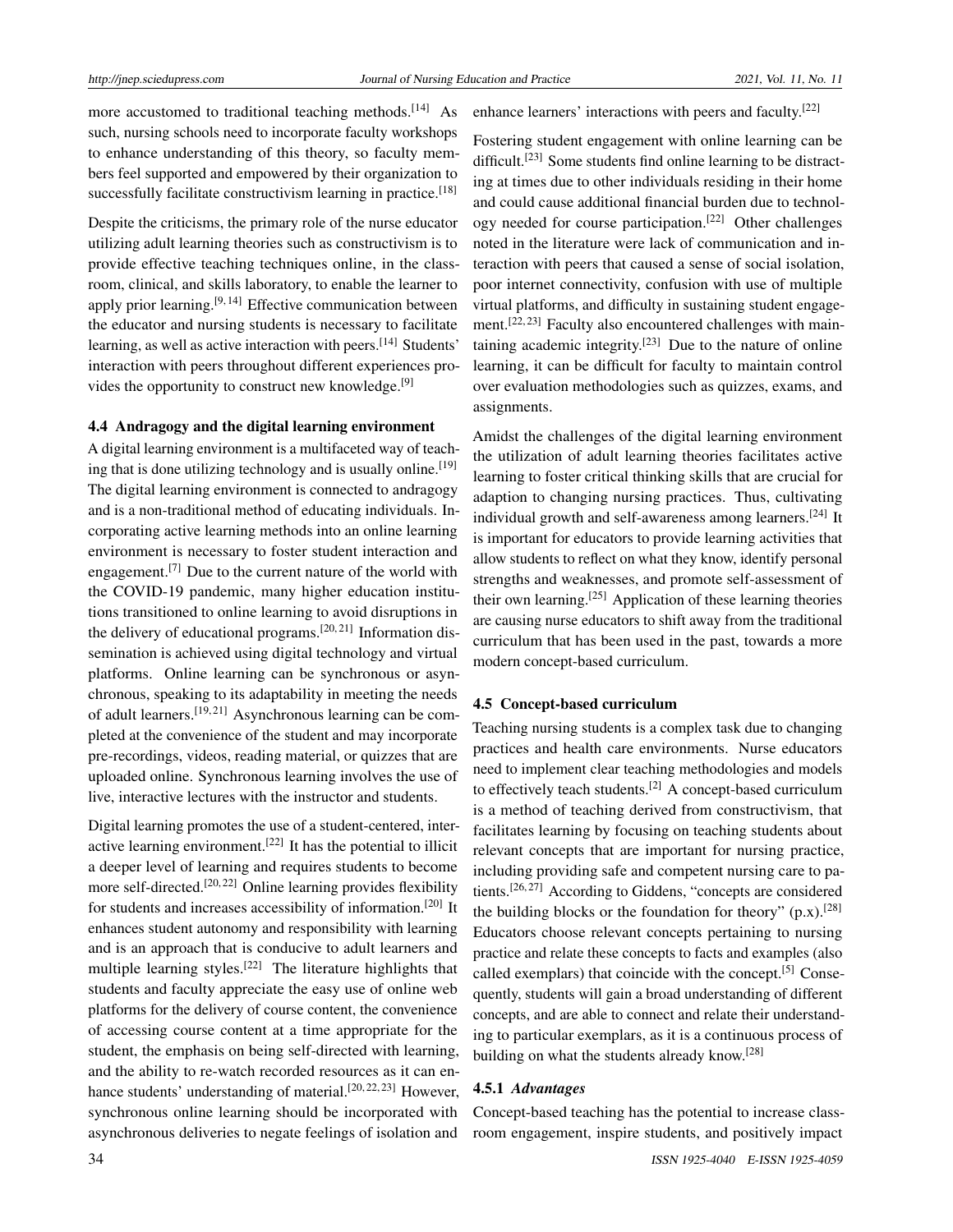clinical practice.<sup>[\[27\]](#page-9-9)</sup> It is a student-centered approach to learning that fosters critical thinking and critical reflection which aids in preparing students for the workforce.<sup>[\[29\]](#page-9-11)</sup> Students learn about specific concepts related to clinical practice and learn to transfer knowledge to treat and understand a variety of health care conditions associated with each concept.[\[26\]](#page-9-8) Teaching using concepts can promote lasting memorization and understanding that students can utilize in their nursing practice.[\[29\]](#page-9-11)

#### 4.5.2 *Disadvantages*

Concept-based curriculum has its own challenges as it can be time consuming to help students build on concepts, they should have been taught from a previous course but may not remember. As such, many nurse educators are hesitant to implement concept-based learning in practice, stating the effects of this teaching methodology may negatively im-pact students' lifelong learning.<sup>[\[5,](#page-8-4)[29\]](#page-9-11)</sup> Some educators have expressed feeling anxious about implementing curriculum change and deviating from a way of teaching that they are familiar with.<sup>[\[30\]](#page-9-12)</sup> Other barriers to implementing conceptbased learning include lack of time to instil changes and feeling unsupported by healthcare institutions, thus, causing resistance and reluctance to modify curriculum to one that is concept-based.[\[5,](#page-8-4) [29\]](#page-9-11)

#### 4.5.3 *Use in practice*

Traditional teaching methods contain copious amounts of information that often overwhelm nursing students, which can hinder development of critical thinking skills and cognition of the information being taught.[\[3\]](#page-8-2) Current healthcare environments are increasing in complexity. Therefore, the nursing curriculum requires continuous enhancement to ensure that students are being taught efficiently and with the necessary skills and knowledge required to succeed in this type of environment.[\[26\]](#page-9-8) Using a concept-based curriculum can promote opportunities for nursing students, as adult learners, to expand knowledge and make connections to previously known information.[\[29,](#page-9-11) [30\]](#page-9-12) The use of concepts permits broader teaching, which allows educators to use it in a variety of settings, and students learn to relate concepts across the lifespan of an individual, building on previously known information.[\[30\]](#page-9-12) Educators are expected to aid in facilitation of learning through use of innovative activities suitable for adult learners to develop stronger, better prepared, and more knowledgeable nursing students.<sup>[\[14\]](#page-8-13)</sup>

## 4.6 Teaching techniques to enhance adult learners' experience

Teaching nursing using concepts allows educators to use innovative teaching strategies such as simulation, case studies, flipping the classroom, and debates to the benefit of nursing

students who are considered as adult learners. Innovation is defined as "the act of constructive thinking, grouping knowledge, skills, and attitude into new, original, and rational ideas".[\[1\]](#page-8-0) Nurse educators must utilize teaching methods that are innovative to enrich the learning experience of adult learners, thus empowering students to become engaged and self-directed in their learning.<sup>[\[1\]](#page-8-0)</sup> This section discusses examples of teaching techniques associated with adult learning that have been used to achieve concept-based teaching in nursing.

#### 4.6.1 *Simulation*

Simulation is a method of teaching that can be used to provide opportunities to gain understanding of clinical compe-tencies in a safe environment and enrich learning.<sup>[\[31\]](#page-9-13)</sup> Simulation allows students to build on previously known knowledge and attach value to experiences.<sup>[\[16\]](#page-8-15)</sup> Different levels of simulation may allow students to use various mannequins with different levels of technological functioning to simulate reallife clinical encounters.[\[31\]](#page-9-13)

Simulation has a positive influence on students' communication skills, confidence levels, and preparedness for clinical encounters.[\[31\]](#page-9-13) Simulation aids in students' ability to integrate, employ, and retain knowledge, and enhance per-formance in the clinical setting.<sup>[\[32\]](#page-9-14)</sup> Following the simulation scenario, students are provided with an opportunity for reflec-tion, referred to as debriefing.<sup>[\[16\]](#page-8-15)</sup> It is during these debriefing sessions that students critically reflect on the situation, engage in discussion with peers and their nurse educator, and uncover what they feel went well in the situation, or what they would change if they were to encounter a similar situation. The process of engaging in reflection is vital to the students as adult learners to build on concepts and relate them to personal experiences and values.<sup>[\[16\]](#page-8-15)</sup>

Simulation also has several associated challenges. Cost, absence of support, lack of time and space, and shortage of proper equipment are the main barriers that have been reported by educators.<sup>[\[12,](#page-8-11)[33\]](#page-9-15)</sup> Although simulation requires significant preparation of staff initially, it is an excellent learning tool. Having several faculty members trained as experts in simulation or designating a simulation coordinator can aid in the amount of time spent preparing simulation scenarios.<sup>[\[33\]](#page-9-15)</sup> Nursing institutions can look for grant funding to obtain simulation equipment as well as seeking out refurbished or donated materials such as beds, IV poles, and other necessary equipment.<sup>[\[33\]](#page-9-15)</sup>

When supported and implemented appropriately, simulation is an effective teaching tool for students. It provides opportunities for educators to utilize interactive learning with students.[\[18\]](#page-9-0) Simulation has the potential to improve skill and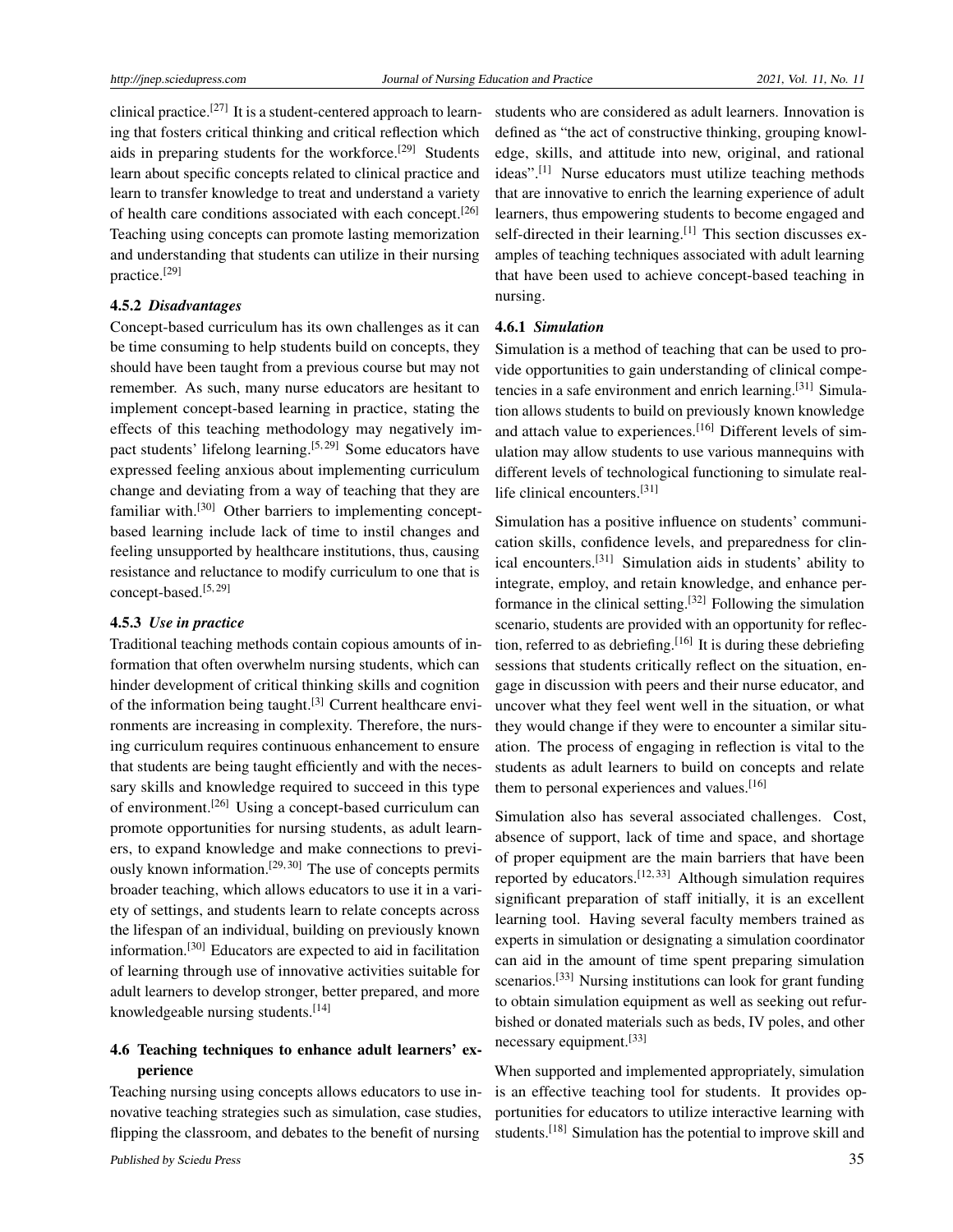knowledge development, reduction of errors, and increase students' confidence and self-awareness.[\[9\]](#page-8-8)

## 4.6.2 *Case studies*

According to Thomas and Schuessler case studies can reiterate knowledge and information taught to students through readings and lectures and provides opportunities for students to apply the knowledge to various scenarios.[\[34\]](#page-9-16) Case studies promote knowledge retention, critical thinking, and heighten clinical decision-making.<sup>[\[35\]](#page-9-17)</sup> Case studies contribute to learning through use of real-life scenarios that are easy and effective for educators to utilize in the classroom, and many are readily available in textbooks and online faculty resources.[\[36\]](#page-9-18)

Educators can promote group collaboration through having students work in small groups on a case study. The same case study can be used throughout different courses, relating the case study to different concepts that are being taught. Using the same case study in multiple courses provides students the opportunity to reflect, increase their knowledge, and build on previously known information, that is congruent with adult learning and the concept-based curriculum.[\[36\]](#page-9-18)

A challenge associated with the use of case studies is lack of engagement from students. Students may have difficulty relating to the case study due to a lack of interest. It is important that nurse educators select stimulating and appealing case studies.[\[12\]](#page-8-11) Unfolding case studies is a method that nurse educators can use to enhance student engagement and participation.[\[36\]](#page-9-18) This method begins with a simple case study. Each week the teacher incorporates more information into the initial case study, thereby building on knowledge and different concepts as it coincides with what they are learning in class. This strategy helps keep students involved with the case study throughout the semester and aids in constructing new knowledge and building on previously known information.<sup>[\[36\]](#page-9-18)</sup>

## 4.6.3 *"Flipping" the classroom*

A "flipped" classroom methodology is a teaching strategy that has gained popularity in recent years. Using this technique, information that is typically taught in the classroom setting is assigned as pre-class work for students to complete.[\[37\]](#page-9-19) Active teaching techniques such as case studies, role-play, patient scenarios, concept maps, mini lectures, and group discussions are utilized in the classroom to enhance and construct knowledge related to the pre-work.[\[37,](#page-9-19) [38\]](#page-9-20) Offering a pre-test or online quiz related to the pre-work can be an incentive for students to feel motivated to complete the pre-work and helps educators with understanding specific areas of teaching that may need additional work in the classroom.[\[38\]](#page-9-20) The goal of a flipped classroom is to make students

become more active and self-directed in their learning, build on and construct knowledge, and improve critical thinking skills.<sup>[\[39\]](#page-9-21)</sup> Nursing students need to have a higher level of cognition of the knowledge they are being taught to be successful in the current health care environment and flipping the classroom can help to achieve this.

Educators have reported that gradually introducing a "flipped" classroom is crucial to successful implementation of this teaching practice.<sup>[\[37\]](#page-9-19)</sup> Taking the time to introduce this methodology and the change it will require for students will help nurse educators handle any resistance met from students.<sup>[\[38\]](#page-9-20)</sup> Students may have initial feelings of anxiety or nervousness about a change in their learning environment due to a shift from traditional methods. Thus, it is important for nurse educators to provide reassurance, assistance, and demonstrate patience with students for this teaching strategy to be successful and effective.[\[38\]](#page-9-20)

## 4.6.4 *Debates*

Debating is a teaching strategy that generates dialogue amongst an individual and their peers. It fosters active en-gagement and learning among students.<sup>[\[40\]](#page-9-22)</sup> Debates are useful in educating students about situations that can occur in practice that may challenge students' ethics or morals.[\[40\]](#page-9-22) Debates can also help change how an individual thinks about certain ideas or topics. Students are required to research a topic and develop a strong, clear, and concise argument about their position.<sup>[\[1\]](#page-8-0)</sup> This can lead to a transformation of preconceived notions or beliefs, especially if arguing a position that the student felt different about prior to partaking in the debate scenario.<sup>[\[40\]](#page-9-22)</sup> Debating contributes to development of critical thinking skills, communication skills, and teamwork.[\[40\]](#page-9-22)

While debate is recognized as an effective teaching technique, debating can be a source of anxiety for students, especially if they are instructed to defend a position opposite to their beliefs.<sup>[\[41\]](#page-9-23)</sup> In order for students to be successful in this activity, they must be willing to keep an open mind and engage in the debate. In doing so, students can learn about varying cultural and ethical perspectives, uncover new knowledge about different ideas and situations they were unaware of, and collaborate with classmates.[\[1,](#page-8-0) [40\]](#page-9-22)

## 4.7 Reflections of a novice educator on applying adult learning theories in a concept-based curriculum model of learning

The concept-based curriculum model of learning has been recently adopted at the nursing institution where one of the authors teach. All first and second year instructional courses of the undergraduate nursing program are taught using the concept-based curriculum model. Being relatively new to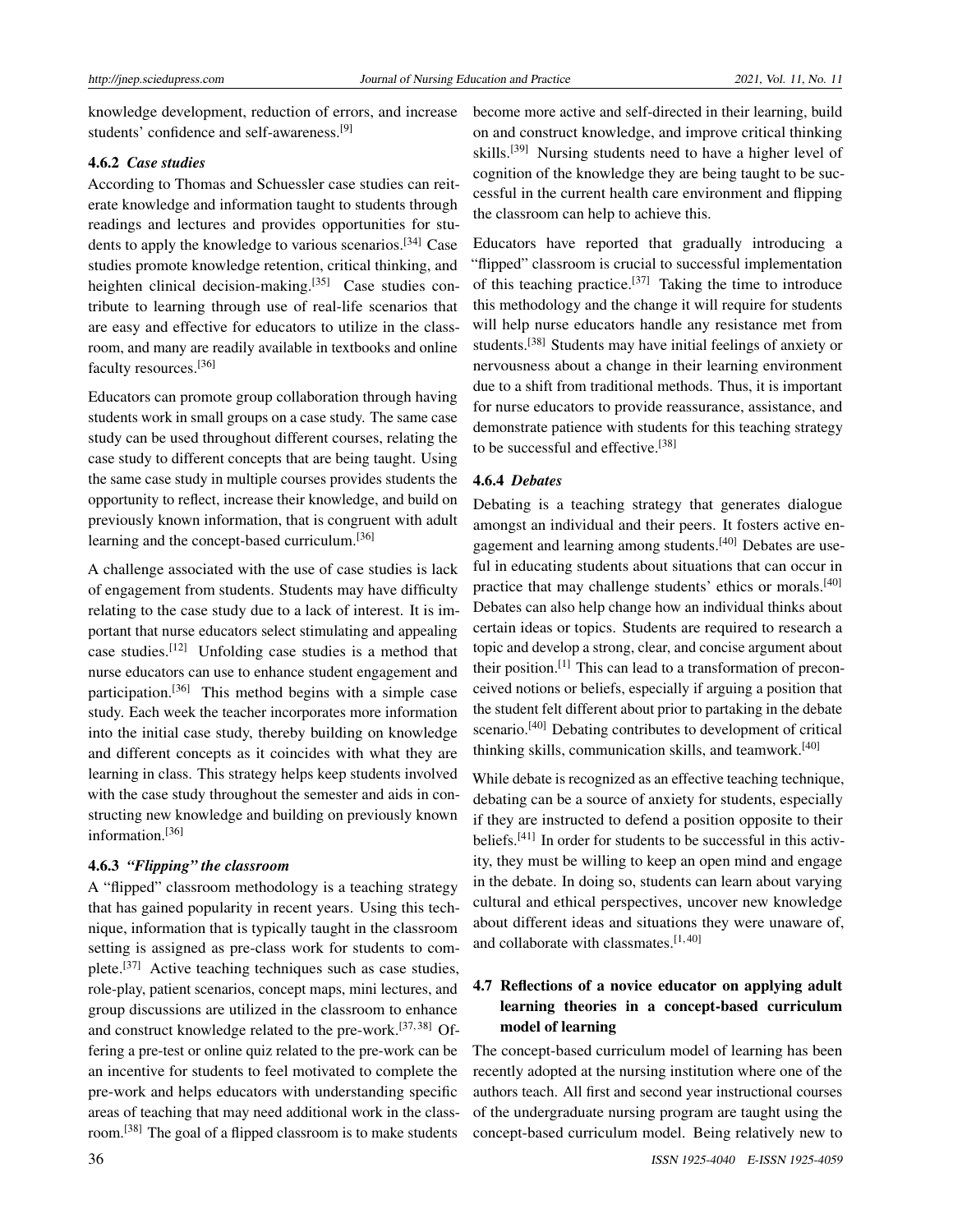teaching adults, the author has engaged in reflection on her experience in teaching using a concept-based curriculum approach. Based on the author's reflection as a novice educator, she has come to realize the need to have a strong understanding of the adult learning theories that inform a concept-based curriculum, and how to successfully implement teaching techniques to facilitate active learning in her teaching practice.

#### 4.7.1 *Use of simulation in practice*

The author has used simulations during laboratory and clinical instruction. A variety of simulation situations occur throughout the semester. High-fidelity and mid-fidelity simulations that are 30-minutes in duration are done in the lab twice during the semester, as well as a full day high-fidelity simulation at mid-term. Online virtual simulations have also been used to help the students to apply theory to practice. The nurse educators develop different medical scenarios for each of these simulations and students are given details beforehand to prepare. Students participate in the simulation in small groups when on campus and individually when completing virtual simulations. Students are given the opportunity to utilize nursing skills that they have previously learned. During the simulation, students are monitored, and a debriefing session occurs after to discuss how the students felt while completing the simulation.

As the author conducted debriefing sessions, she has recognised that students are able to converse as a group, reflect on the scenario that just occurred, construct new knowledge and ideas, and determine what they would do differently if they were to encounter this type of situation again. This experience has caused the author to admit that simulation, particularly the time to debrief, is a valuable teaching strategy. Debriefing helps the nursing students as adult learners to actively engage in reflection and further build on what they already knew. Students have expressed positive feedback with both simulation and the debriefing session. They stated that it helped build connections between clinical scenarios and knowledge that they had learned during class and skills laboratory. Students also stated that it was beneficial in discovering what actions they would do differently if they were to encounter the situation again during clinical practice.

## 4.7.2 *Use of case studies in practice*

The author used the teaching technique of case study to help students reflect and build on the concepts they know by applying and adding new knowledge in post-clinical conferences. Applying nursing experience to case studies is an indispensable tool to utilize in practice that can enhance an in-dividual's self-awareness and supports life-long learning.<sup>[\[42\]](#page-9-24)</sup> Case studies that encourage reflection provides students the

opportunity to connect theory to practice.[\[35\]](#page-9-17) This can lead to modification and construction of knowledge, and development of critical thinking skills.

Post-clinical conference is held for one hour after clinical practicum. At the beginning of the session, the author provides time for students to report about their clinical experiences and then use case studies to build on their encounters on the clinical unit. Case studies are a learning activity that can be used in various ways by educators, including developing reflective practice.[\[34,](#page-9-16) [35\]](#page-9-17) Students have expressed that they find this beneficial as it allows time to decompress after clinical encounters, organize their thoughts surrounding the clinical day, and provides opportunity for them to critically reflect.

Clinical groups are relatively small, so generation of dialogue and group discussion often occurs after clinical. Due to the COVID-19 pandemic the use of case studies during post conference became very beneficial as students were no longer allowed to meet in groups at the clinical setting to discuss their clinical day and post conference was shifted online. Additionally, at the start of the pandemic, students were not assigned to patients who tested positive for COVID-19 or were awaiting results. This limited the number of patients available for students to care for. Hence, the use of case studies to scaffold students' learning experience to build on their limited clinical experience that did not always involve the care of patients with complex nursing needs. The author engaged in conversation with students regarding any positive or challenging situation they may have encountered that day, which was very vital in completing clinical. She also utilized case studies to generate thought-provoking questions to keep the flow of conversation continuing amongst students as the case unfolded into discussing the care of more complex patients. This provided opportunities for students to develop critical thinking skills and discover what they may do differently if they were to encounter similar situations in the future. During post clinical conferences, the author also provided students with positive constructive feedback about their performance throughout the day to aid in building students' self-confidence. Students have stated that they find the case studies and constructive feedback extremely beneficial to their learning as it allows them to modify and build on their learning.

#### 4.7.3 *Use of "flipping" the classroom in practice*

Recently, in the lab setting, the author and another educator implemented a "flipped" classroom methodology to disseminate information related to a content laden skills lab. Students were given multiple readings to complete prior to attending the lab. During the session, students were divided into three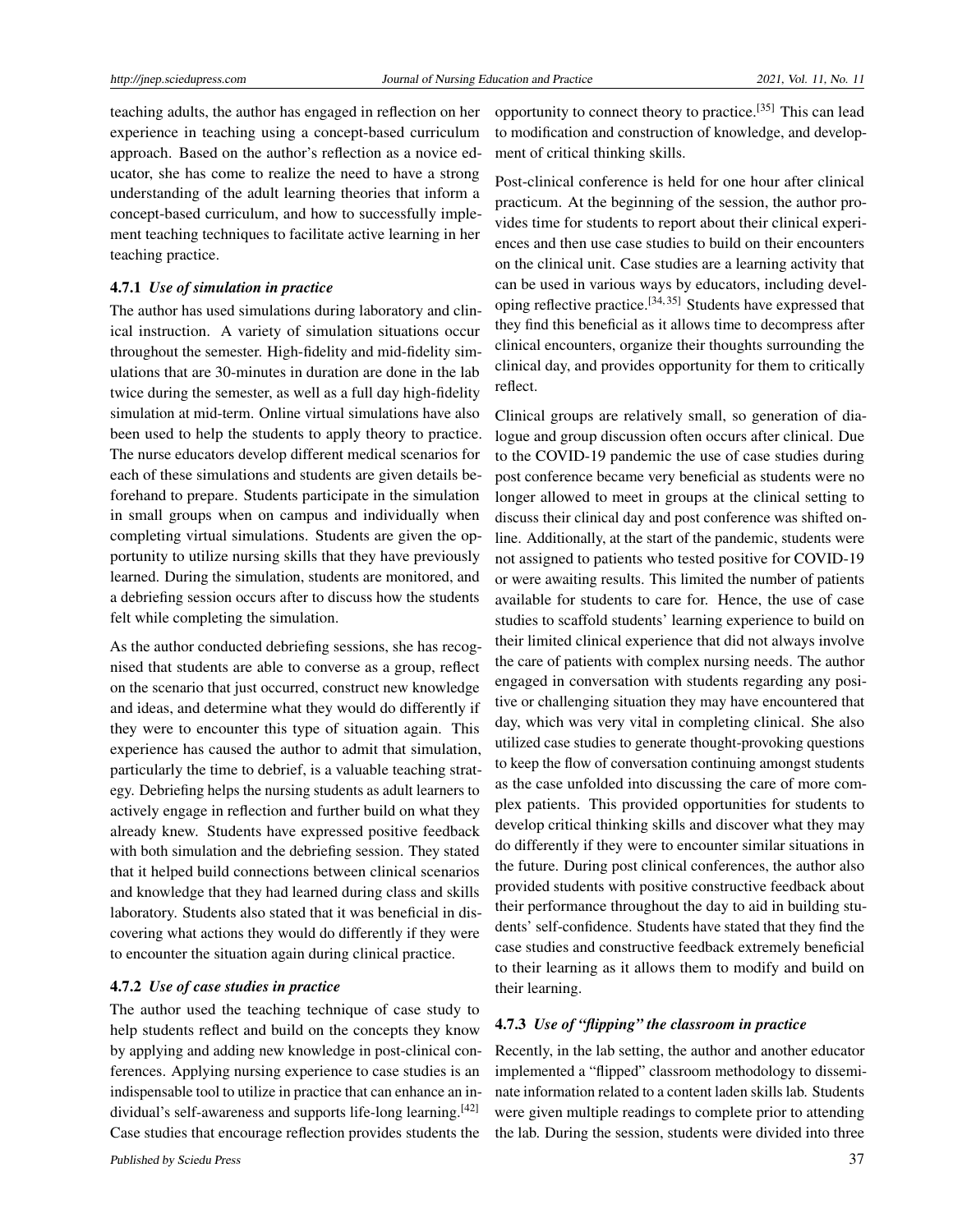groups of two students. Each group were given a different topic and had to develop a small presentation to present to their classmates. Students were unaware that this would be occurring prior to arriving at the skills laboratory, and it was their first experience with a flipped class. Majority of the students expressed positive feedback and felt that it was beneficial for their learning. Students stated that completing the presentation improved their engagement with the class. Students felt that if the educators were to disseminate all this content, they would have lost focus and would not have retained as much information. A small number of students expressed a strong dislike for this teaching strategy as it provoked feelings of anxiety and stress related to presenting the information in front of their classmates. These students felt that increased exposure to the flipped classroom methodology would help them to overcome their anxiety associated with this teaching strategy.

Due to the COVID-19 pandemic, the mode of teaching shifted from in-person to online. It became imperative to provide teaching that is engaging for students in an online setting,<sup>[\[19\]](#page-9-1)</sup> as such, the flipped classroom technique was used to facilitate engagement. The flipped classroom technique was used where students were presented with resources to review such as videos, readings, and/or Power Point presentations prior to attending an online synchronous class. During the synchronous online class, active learning was facilitated as students were assigned to lead group discussions with their instructor and peers based on the revision of resources they were given prior to the class. Use of this methodology is shown to enhance construction of new knowledge and promotes self-directed learning.<sup>[\[21\]](#page-9-3)</sup> Students expressed positivity with this method as it allowed for increased interaction and engagement with their peers.

## 4.7.4 *Use of debate in practice*

Online debating was utilized in one of the author's theory courses as part of the evaluation methodology. A total of nine debates took place over the course of the semester. Students were paired into groups of seven students; one individual being assigned the role of the moderator, and three individuals being assigned to a pro side, and to the con side of the debate. The debates took place synchronously during designated class time and were approximately 20 minutes in length. The use of debates in an online learning environment aid in enhancing student interactions with their peers and course instructor.<sup>[\[43\]](#page-9-25)</sup> Collaboration amongst students when completing work in an online environment is beneficial for helping students develop enhanced knowledge of the class content.[\[44\]](#page-9-26) Students expressed feelings of anxiousness initially with this assignment, as they were nervous about appearing on camera and speaking to their classmates in an

online setting. Many students stated that they enjoyed preparing for the debate with their peers as it allowed them to learn information about their classmates and understand course content better through discussing research information associated with preparing for the debate. Students also expressed positive feedback with watching classmates participate in a debate during class. Many expressed that they felt it was beneficial to their learning as it correlated with topics discussed throughout the semester.

Upon reflection, the author has concluded that novice educators need to develop a deep understanding of the theories that inform their teaching practice. Coming to understand the underpinnings of andragogy, active learning, and constructivism, has enhanced the author's teaching practice and inform her approach to teaching nursing students as adult learners. Hence, the author has been purposeful to utilize teaching strategies that will foster active learning for adult learners as she implements a concept-based curriculum in nursing. Utilising teaching strategies that promote engagement and active participation, allows for simultaneous use with online, lab, classroom, and clinical practicum learning activities. For example, being able to start with a simulation scenario, then using a case study based on the simulated scenario and finishing with a debriefing session can facilitate group discussion, reflection, and continuity of learning. According to West, learning is improved when students are engaged in an assortment of learning activities.<sup>[\[45\]](#page-9-27)</sup> Likewise, students have expressed to the author that their learning is enhanced by using a variety of active learning strategies that provides opportunity to build on prior knowledge and construct new knowledge.

#### 4.8 Future research plans

Further research in the area is warranted and could explore the usefulness of incorporating innovative teaching strategies that align with adult learning theories and concept-based curriculum model in various teaching and learning settings. For example, qualitative research or mixed methods study could be done to monitor the effectiveness of innovative teaching strategies with clinical groups. This will aid in building a foundation of knowledge surrounding students' thoughts and feelings regarding these teaching techniques and how they contribute to students' success and transition. Stakeholders and nursing education leaders may also find it beneficial to develop an information session pertaining to andragogy, active learning, concept-based curriculum, and the associated teaching techniques, and incorporate it into orientation for newly hired nursing educators. Use of this curriculum can be overwhelming and having an information session may help to decrease feelings of anxiousness and provide sup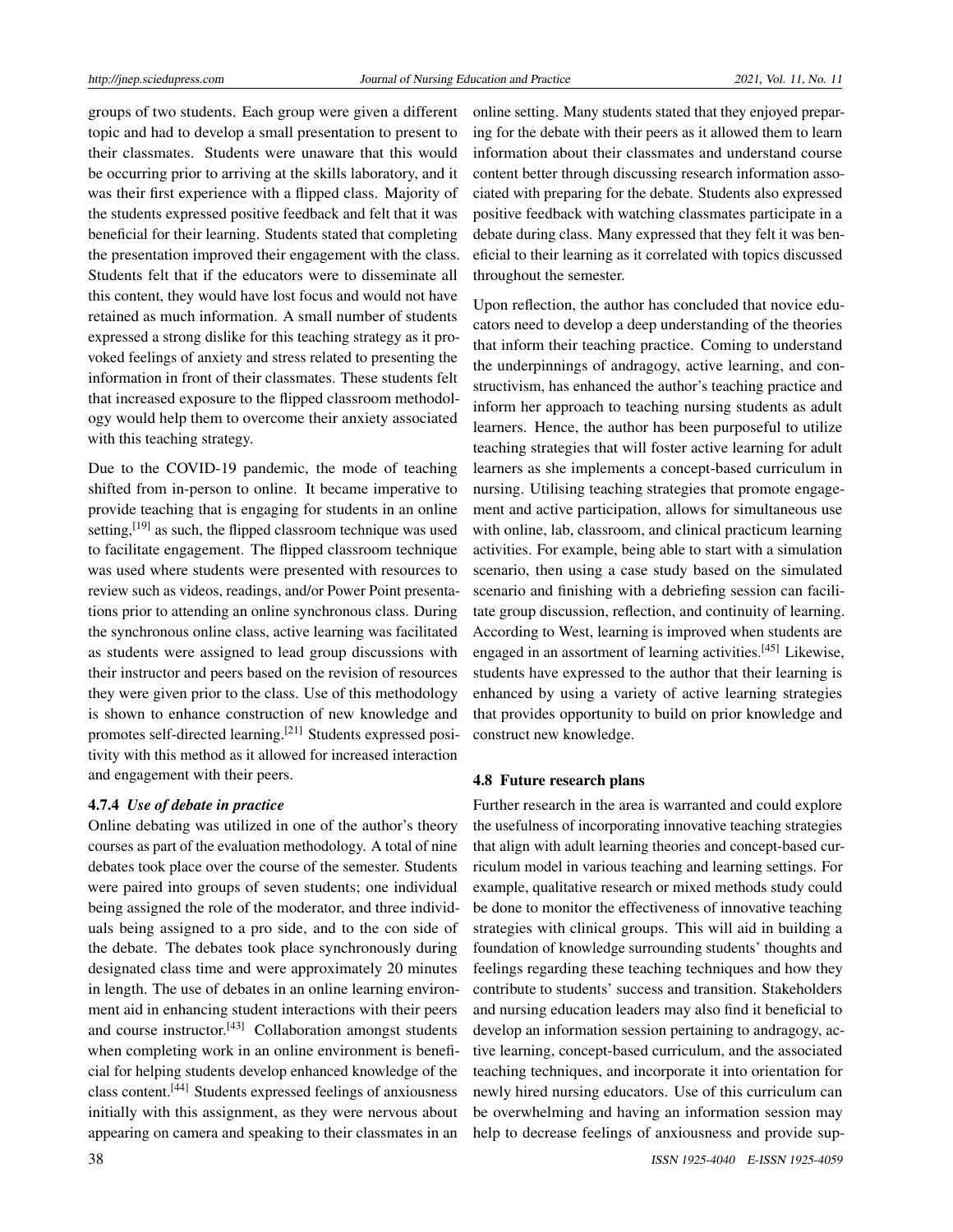port for newly hired nurse educators. The usefulness of the information session during orientation could be evaluated by collecting quantitative and qualitative data from novice educators who attend the orientation sessions.

## 5. CONCLUSION

A reflective approach guided this literature review that has shown how concept-based curriculum model is an effective means of applying adult learning theories to facilitate active learning and help nursing students learn and develop critical thinking skills. In healthcare today, nurses are expected to provide safe, competent, and ethical care to their patients. Use of active teaching methods by nurse educators is a beneficial instructional process that aids in effectively preparing students for the workforce. It is imperative that nursing educators move towards utilizing teaching techniques in alignment with adult learning theories to promote self-directed

learning, foster critical thinking skills, and develop a higher level of cognition in nursing students.

Nursing students who develop the fundamental skills that are needed for today's complex health care environment will be more successful in providing exceptional care to their patients, and this is best facilitated by educators who value adults as learners by using active learning teaching techniques. This reflective literature review adds to the literature by showcasing the importance and application of andragogy to guide a concept-based curriculum. The reflective accounts of a novice educator have been presented to possibly benefit early-career nursing educators' practice to arm nursing students with necessary critical thinking and reflection skills required for safe, competent, and ethical nursing care.

## CONFLICTS OF INTEREST DISCLOSURE

The authors declare that there is no conflict of interest.

#### **REFERENCES**

- <span id="page-8-0"></span>[1] Rao BJ. Innovative teaching pedagogy in nursing education. International Journal of Nursing Education. 2019 Jan; 11(4): 176-180. <https://doi.org/10.5958/0974-9357.2019.00114.4>
- <span id="page-8-1"></span>[2] Berndtsson I, Dahlborg E, Pennbrant S. Work-integrated learning as a pedagogical tool to integrate theory and practice in nursing education – an integrative literature review. Nurse Education in Practice. 2020 Dec; 42. PMid:31841809 [https://doi.org/10.1016/j.nepr.2](https://doi.org/10.1016/j.nepr.2019.102685) [019.102685](https://doi.org/10.1016/j.nepr.2019.102685)
- <span id="page-8-2"></span>[3] Harrison CV. Predicting success for associate degree nursing students in a concept-based curriculum. Teaching and Learning in Nursing. 2018 Jul; 13(3): 135-140. [https://doi.org/10.1016/j.teln](https://doi.org/10.1016/j.teln.2018.01.005) [.2018.01.005](https://doi.org/10.1016/j.teln.2018.01.005)
- <span id="page-8-3"></span>[4] Whittemore R, Knafl K. The integrative review: An updated methodology. Journal of Advanced Nursing. 2005 Nov; 52(5): 546-553. PMid:16268861 [https://doi.org/10.1111/j.1365-2648.20](https://doi.org/10.1111/j.1365-2648.2005.03621.x) [05.03621.x](https://doi.org/10.1111/j.1365-2648.2005.03621.x)
- <span id="page-8-4"></span>[5] Baron KA. Changing to concept-based curricula: the process for nurse educators. The Open Nursing Journal. 2017 Dec; 11: 277-287. PMid:29399236 [https://doi.org/10.2174/18744346017110](https://doi.org/10.2174/1874434601711010277) [10277](https://doi.org/10.2174/1874434601711010277)
- <span id="page-8-5"></span>[6] Bolton G, Delderfield R. Reflective practice: writing and professional development. United Kingdom: SAGE; 2018.
- <span id="page-8-6"></span>[7] Vanhorn S, Ward SM, Weismann KM, et al. Exploring active learning theories, practices, and contexts. Communication Research Trends. 2019; 38(3): 5-25.
- <span id="page-8-7"></span>[8] Twaddell JW. Educating parents about vitamin K in the newborn using Knowles' theory of adult learning principles as a framework. Critical Care Nursing Quarterly. 2019 Apr-Jun; 42(2): 205-207. PMid:30807347 [https://doi.org/10.1097/CNQ.0000000000](https://doi.org/10.1097/CNQ.0000000000000256) [000256](https://doi.org/10.1097/CNQ.0000000000000256)
- <span id="page-8-8"></span>[9] Melrose S, Park C, Perry B. Creative clinical teaching in the health professions. Athabasca: EPUB-FHD.Pressbooks; 2015. [cited 2021 May 12]. Available from: [http://epub-fhd.athabascau.ca/c](http://epub-fhd.athabascau.ca/clinical-teaching/) [linical-teaching/](http://epub-fhd.athabascau.ca/clinical-teaching/)
- <span id="page-8-9"></span>[10] Ul Huda S, Ali TS, Nanji K, et al. Perceptions of undergraduate nursing students regarding active learning strategies, and benefits of active learning. International Journal of Nursing Education. 2016 Jan; 8(4): 193-199. [https://doi.org/10.5958/0974-9357.20](https://doi.org/10.5958/0974-9357.2016.00151.3) [16.00151.3](https://doi.org/10.5958/0974-9357.2016.00151.3)
- <span id="page-8-10"></span>[11] Pavlic D, Burns HH, Wong A, et al. Comparative health systems immersion in South Korea: a constructivist competency-based approach to educating master's nursing students. Journal of Professional Nursing. 2020 Jan -Feb; 36(1): 92-97. PMid:32044060 <https://doi.org/10.1016/j.profnurs.2019.07.001>
- <span id="page-8-11"></span>[12] Herron EK, Powers K, Mullen L, et al. Effect of case study vs. video simulation on nursing students' satisfaction, self-confidence, and knowledge: a quasi-experimental study. Nurse Education Today. 2019 Aug; 79: 129-134. PMid:31125766 [https://doi.org/10.1](https://doi.org/10.1016/j.nedt.2019.05.015) [016/j.nedt.2019.05.015](https://doi.org/10.1016/j.nedt.2019.05.015)
- <span id="page-8-12"></span>[13] Kilgour JM, Grundy L, Monrouxe LV. A rapid review of the factors affecting healthcare students' satisfaction with small-group, active learning methods. Teaching and Learning in Medicine. 2016 Jan; 28(1): 15-25. PMid:26787081 [https://doi.org/10.1080/1040](https://doi.org/10.1080/10401334.2015.1107484) [1334.2015.1107484](https://doi.org/10.1080/10401334.2015.1107484)
- <span id="page-8-13"></span>[14] Brandon AF, All AC. Constructivism theory analysis and application to curricula. Nursing Education Perspectives. 2010 Mar-Apr; 31(2): 89-92.
- <span id="page-8-14"></span>[15] Niederriter J, Hovland C, Hazelett S, et al. Using the constructivist/active learning theoretical framework to develop and test a simulation-based interprofessional geriatric training curriculum. Journal of Interprofessional Education & Practice. 2020 Jun; 19: 1-6. <https://doi.org/10.1016/j.xjep.2020.100322>
- <span id="page-8-15"></span>[16] Rutherford-Hemming T. Simulation methodology in nursing education and adult learning theory. Adult Learning. 2012 Jul; 23(3): 129-137. <https://doi.org/10.1177/1045159512452848>
- <span id="page-8-16"></span>[17] Stankiewicz M, Webster J, Wallis M, et al. An education program for pressure injury recognition and assessment utilising constructivism teaching method. Wound Practice and Research: Journal of the Australian Wound Management Association. 2016 Jun; 24(2): 100-107.